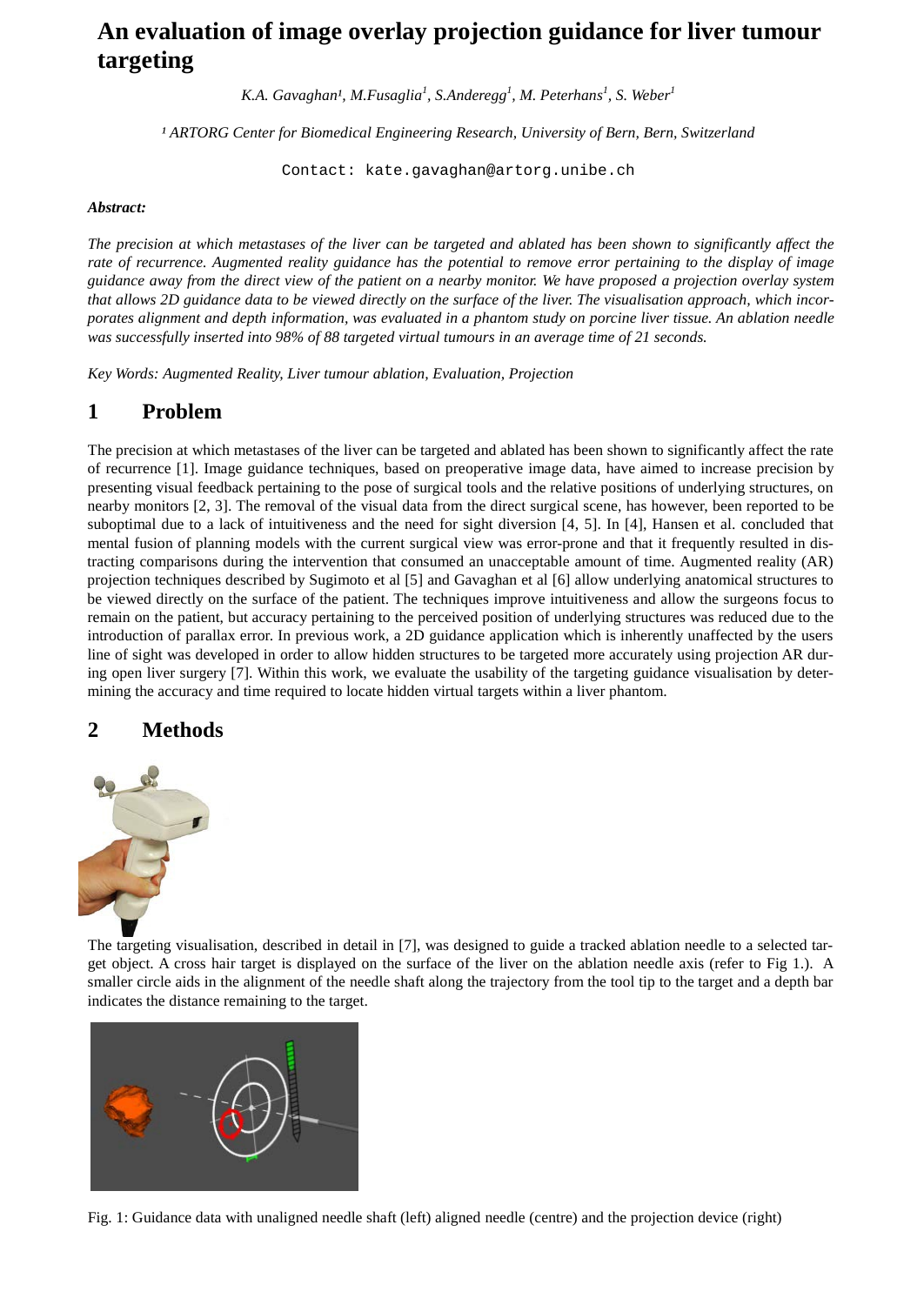

107

The usefulness and effectiveness of the guidance projection in assisting in the location of non-visible internal targets, was quantitatively assessed in experiments on porcine liver tissue.



The optically tracked, portable image overlay device described in [6] (refer to Fig. 1.) was integrated into a commercially available image guidance system for open liver surgery [8]. A virtual model of a human liver surface was segmented from patient CT data by MeVis distant services, Germany. A portion of the anterior liver surface was removed and the remaining surface was physically constructed using rapid prototyping 3D printing. The rigid phantom shell was lined internally with a sterile drape and filled with porcine liver tissue (refer to Fig. 2). The liver model was augmented with eleven spherical virtual targets with 2 cm diameter (refer to Fig. 2). The phantom was secured to a metal plate and positioned on a surgical table within the workspace of the navigation system's optical tracking sensor.

Fig. 2: Rigid liver phantom with porcine liver tissue (left) and virtual liver model and 11 spherical targets (right).

Eight medically untrained subjects (5 male and 3 female) all familiar with image guidance techniques, were selected for testing. Subjects were required to position the tip of a needle within each of the virtual targets using only the projected guidance target (refer to Fig. 3). Only one tumour was activated for targeting at any one time. The display of the target tumour model was deactivated to avoid perception confusion caused by parallax error. Subjects were given a two minute training period immediately prior to testing and were offered an assistant to hold the projection device. Prior to each test, the ablation needle was calibrated and additionally used to register the liver to the virtual model via the pair point matching processes described in [1] .

The position of the optically tracked ablation needle was recorded throughout the targeting of each landmark and the targeted position (as decided by the user) was recorded. The tracked needle path and target positions were later plotted with 3D anatomical models in Amira<sup>®</sup> (Visage Imaging, USA). Target positions located within the volume of the target tumours were defined as successfully reached. The tracked tool position, rather than the absolute tool position was acq-



Fig. 3: Projected targeting guidance (with cross hair, alignment circle and depth bar) displayed on the surface of the porcine liver phantom under the tip of the optically tracked ablation needle during the evaluation.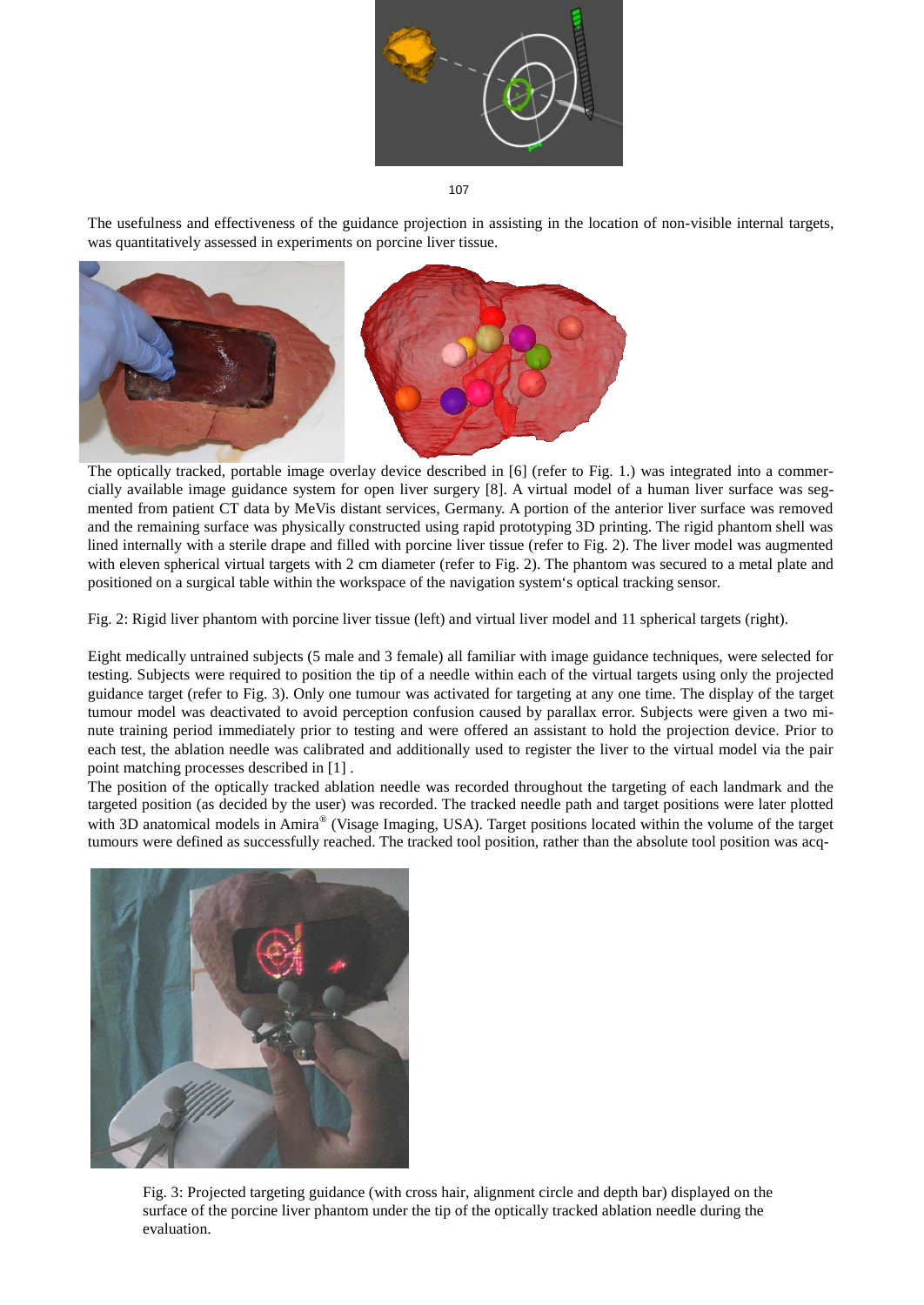

108

uired in order to observe error due the visualisation method alone. Whilst error in tool marker tracking (approximately 0.3 mm) could not be eliminated, error due to tool calibration and patient registration were removed from measurements.

#### **3 Results**

Using the described augmented reality target guidance approach, the ablation needle was successfully inserted into 86 of the 88 targeted tumours. Six of the eight subjects successfully inserted the needle into all eleven tumours. The needle tip missed the targeted tumour by 7.2 mm and 6.9 mm in the two unsuccessful insertions. All insertions were performed in less than one minute with the average time for needle insertion being 21 seconds. A summary of the evaluation results is displayed in Table 1. An image of the tool path and final target positions for a case in which all targets were reached is displayed in Fig. 4.

Table 1: Targeting accuracy results summary.



Fig. 4: The ablation needle paths and target positions for all eleven tumours from a subject who successfully targeted all tumours.

#### **4 Discussion**

Within this work, we have presented a quantitative analysis of the effectiveness of a novel system for augmented reality guidance of liver tumour ablation. The described approach allows underlying tumours to be targeted without the need for sight diversion from the patient to imaging data displayed on an additional monitor. Additionally, the approach reduces the required level of hand eye coordination by displaying all guidance data in the coordinate system of the patient. Whilst projection remains a 2D visualization method, perception of depth was aided by the use of a depth indicator bar. The high percentage of successfully targeted tumours by untrained users demonstrated the effectiveness of both the orientation and depth guidance.

Users were able to locate the coarse position of the tumour by moving the needle (held approximately perpendicular to the liver surface) just above the liver surface until the small guidance circle turned green. The user could then align the